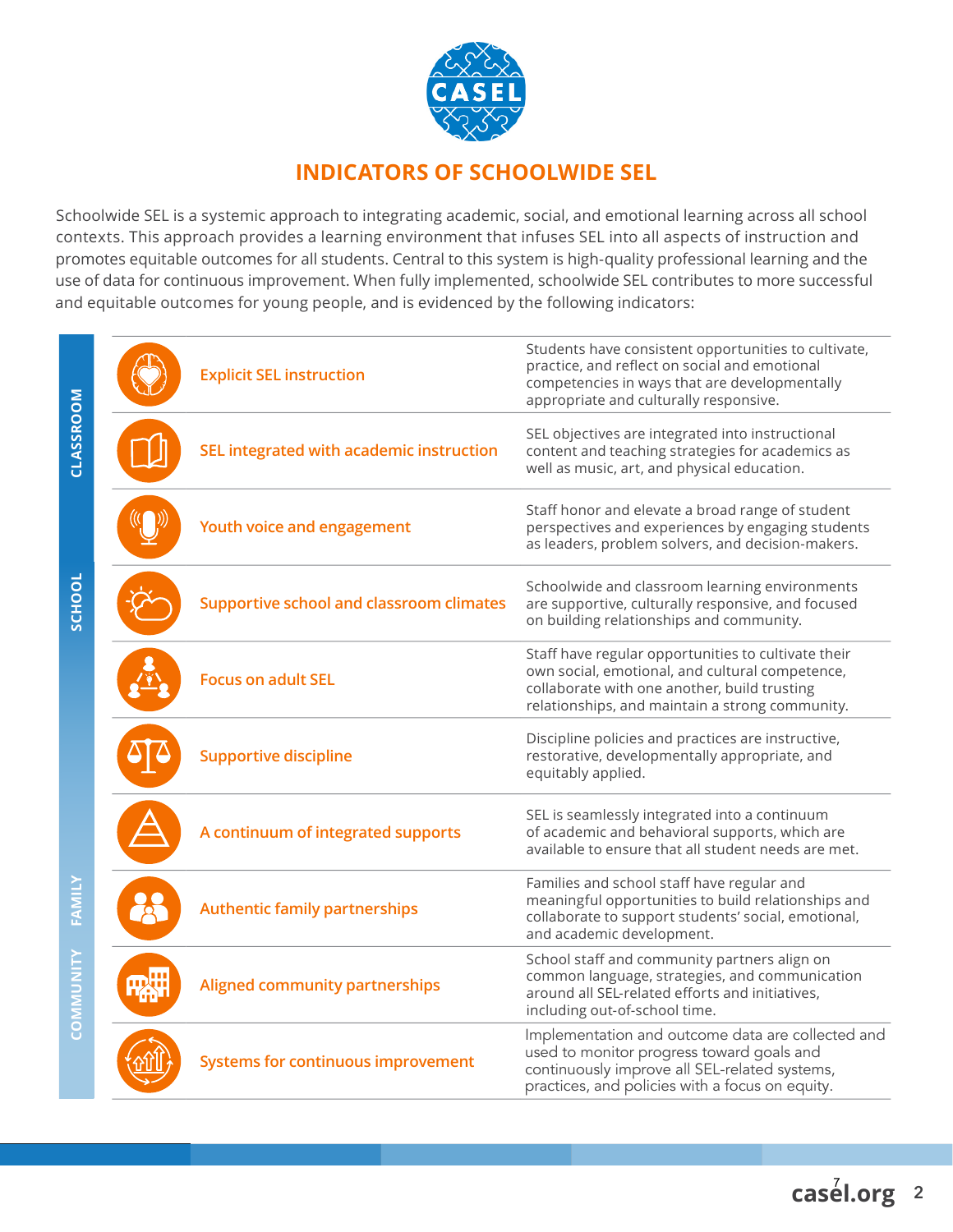| 딙 |  |
|---|--|
|   |  |
| I |  |
| p |  |
|   |  |

# **TOOL: Indicators of Schoolwide SEL Walkthrough Protocol**

Collaborating closely with out-of-school time partners? See the OST-enhanced version of this tool

Observer Name(s)

Date

#### Definitions

School

Social and emotional learning (SEL) is the process through which children and adults acquire and effectively apply the knowledge, attitudes, and skills necessary to understand and manage emotions, set and achieve positive goals, feel and show empathy for others, establish and maintain positive relationships, and make responsible decisions.

families and community partners. This approach provides a learning environment that infuses SEL into all aspects of instruction and promotes equitable outcomes for Schoolwide SEL is a systemic approach to integrating academic, social, and emotional learning across classrooms, the school building, and in collaboration with all students.

#### Purpose

feedback and development. It is not a comprehensive evaluation system, but should be one of multiple measures for coaching and feedback. Schools are encouraged This protocol is designed to help school-based SEL teams and/or observers look for indicators of schoolwide SEL. The protocol is designed to support the continuous track progress, and develop or adjust action plans. By rating the indicators of schoolwide SEL, the walkthrough protocol allows observers and teachers to focus on improvement of schoolwide SEL implementation. School-based SEL teams can use data from this protocol to set schoolwide implementation goals, reflect on and to be inclusive by involving a broad range of stakeholders in use of this walkthrough protocol, which could also include students and family members.

#### Design

This protocol is divided into two sections that allow observers to look for evidence of schoolwide SEL across multiple contexts:

- Section 1: Classroom climate and practices. This section provides guidance on observing classroom climates and practices. It is not intended to provide data on individual teacher or classrooms. Rather, it should be used to support teams tracking the progress of schoolwide SEL implementation across classrooms. Before beginning observations, it is helpful to explain to teacher the purpose of the visit and to observe multiple classrooms during different times of the day.
- conversations with school staff, leadership, the SEL team, community partners, and students and/or their families to better understand how SEL is being family and community partnerships, and continuous improvement systems. In addition to observations in school common areas, it is necessary to have Section 2: Schoolwide systems and practices. This section provides guidance on observing schoolwide SEL implementation across the school's climate, implemented across contexts. When having conversations with these stakeholders, request relevant artifacts to help score the protocol accurately.

#### Scoring

When using the rubric, score each item on a scale from 4 (strong evidence) to 1 (weak or no evidence).

#### Section 1

- "4" indicates strong evidence that SEL is internalized and owned by teachers and students.  $\circ$
- "3" indicates that classrooms are effectively promoting SEL but efforts are mostly teacher-led.  $\circ$
- "2" indicates that classroom practices attempt to promote SEL but are inconsistent.  $\circ$
- "1" indicates that there is not yet evidence that classroom practices are attempting to promote SEL through this item. If there was an opportunity to see something and it was not done, that should be a "1"  $\circ$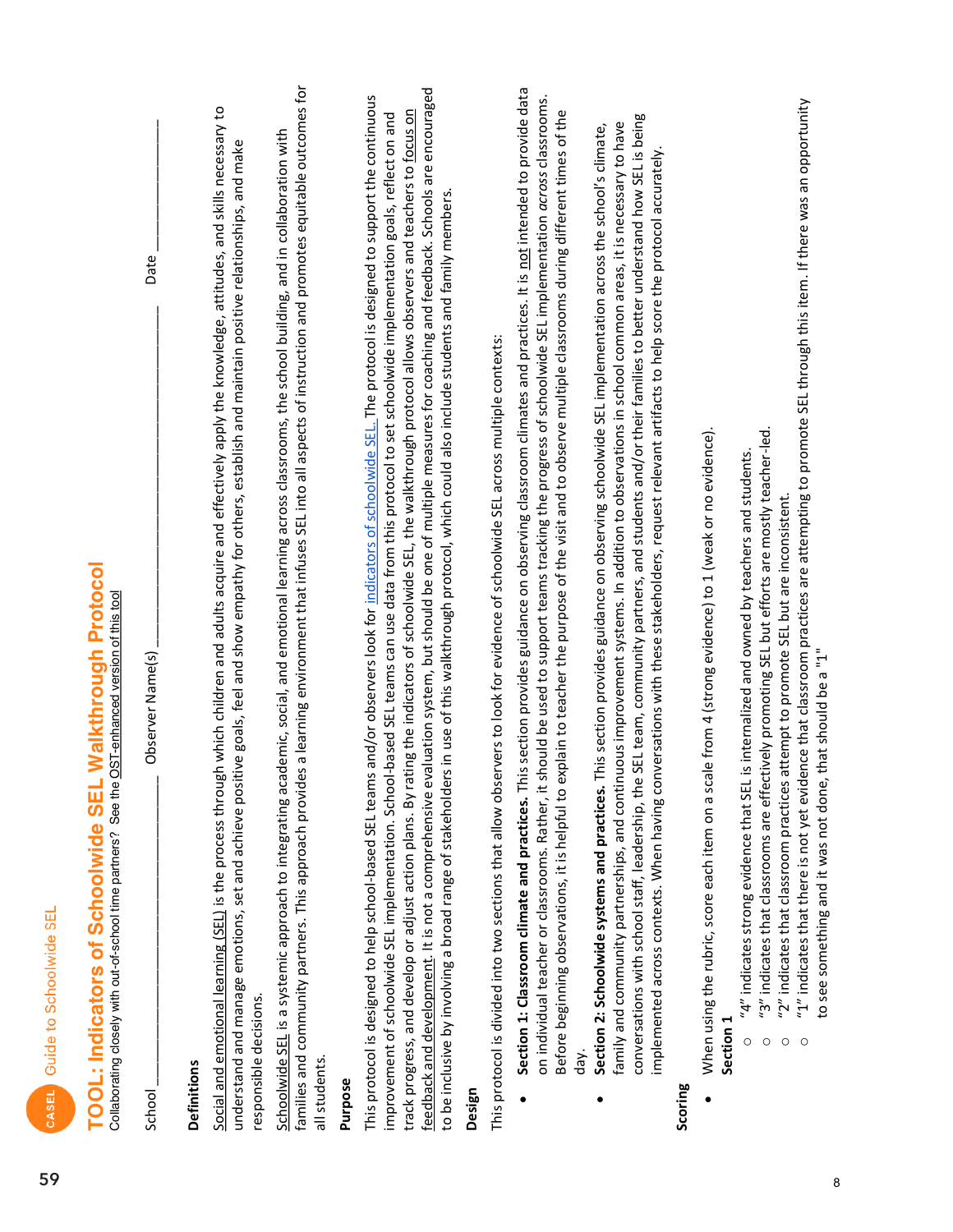- Score "not observed" if you do not have enough information to provide an accurate score. This should be used sparingly. Scoring "not observed" may be due to time constraints and not being in a classroom long enough to see a particular strategy or behavior.  $\circ$ 
	- Each component in this section includes "look-fors" that are intended to serve as guidance only. These look-fors are not an exhaustive list and should not be the only practices and strategies to look for.  $\circ$

#### Section

- "4" indicates strong evidence that SEL is seamlessly integrated into schoolwide systems and practices.  $\circ$
- "3" indicates that schoolwide systems and practices are effectively promoting SEL but not yet fully integrated into all aspects of the school.  $\circ$ 
	- "2" indicates that schoolwide systems and practices attempt to promote SEL but are inconsistent.  $\circ$
- "1" indicates that there is not yet evidence that schoolwide systems and practices are attempting to promote SEL through this item.  $\circ$
- may be due to time constraints, not being in common areas long enough to see a particular strategy or behavior, or not being able to observe SEL Score "not observed" if you do not have enough information to provide an accurate score. This should be used sparingly. Scoring "not observed" practices and strategies that occur outside of the regular school day.  $\circ$ 
	- Each component in this section includes "look-fors" that are intended to serve as guidance only. These look-fors are not an exhaustive list and should not be the only practices and strategies to look for.  $\circ$

#### Procedure

- Classroom
- classrooms and throughout the school building. It is good practice to share the results of the walkthrough once it is completed, since it is a learning Identify which classrooms you will visit before getting started, and let each teacher know the purpose of the walkthrough and how many observers to expect. It is important for them to know that you are not evaluating their classroom, and instead are observing SEL implementation in multiple opportunity for all educators in the building.  $\circ$
- data that are less reliable. For example, only being in a classroom for 15 minutes means you will miss a lot of the instruction that will happen during rest of the day. Results of the walkthrough will be impacted by when you are and are not in each classroom. More accurate data can be collected if each classroom. This short of an interval allows observers to visit more classrooms and common areas. However, such a short interval can result in Be systematic and consistent with how long you spend in each observed classroom. This protocol was designed to be used with 15-minute visits to classrooms are visited for longer amounts of time of time. The most important factor is consistency in observations. If you observe one classroom for 30 minutes, be sure the rest of your classroom observations are also 30 minutes long.  $\circ$ 
	- Be mindful of how note taking can be perceived by educators. In some instances, it may make them feel uncomfortable, so consider not taking notes when you're in the classroom. If you don't take notes in the classroom you can write them down afterwards once leaving the room.  $\circ$ 
		- Schoolwide
- Before getting started, identify stakeholders who are available and willing to have a conversation about schoolwide SEL with observers. It is helpful when building leaders, educators, support staff, students, and families can provide their perspectives on schoolwide SEL and how it is being implemented.  $\circ$
- walkthrough can identify SEL practices and strategies to look for. Asking about artifacts after the walk allows observers to follow upon SEL practices Request artifacts that relate to schoolwide SEL to help with scoring this walkthrough protocol. Asking about artifacts before starting the and strategies they observed in practice.  $\circ$
- Identify which common areas you will observe before getting started. You will want to visit areas where students and adults are interacting, such as the main office, cafeteria, library, gymnasium, and outdoor spaces.  $\circ$ 
	- Make sure to time the walkthrough so you are in hallways during transitions.  $\circ$
- Score this section of the protocol Score this section of the protocol after all common areas have been visited, and after having conversations with stakeholders and reviewing any artifacts they offered. Each of these will be important to draw upon when scoring this section.  $\circ$

9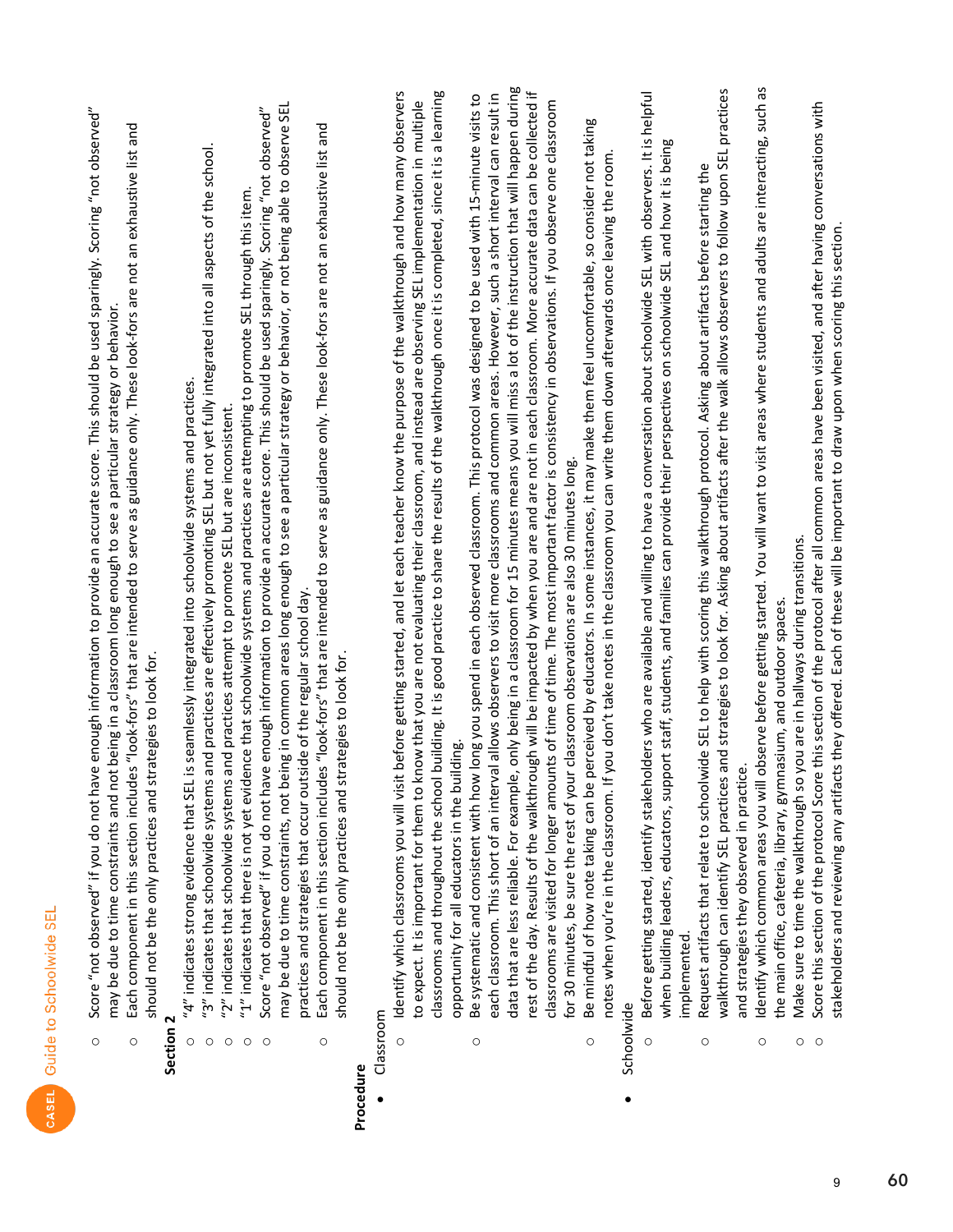## Section 1: Classroom Climate and Practices

This section guides observers in looking for evidence of schoolwide SEL across classroom climate and practices. It is <u>not</u> intended to evaluate or assess individual teacher or classrooms.<br>Before beginning the walkthrough,

|                                                                                                                                                                                                                                                                                                                                                                                                                                         | 4                                                                                                                                                                                                                                                                                                                                                                                                                                                                                                                                                       | m                                                                                                                                                                                                                                                                                                                                                                                                       | N                                                                                                                                                                                                                                                                                                                                    | ↤                                                                                                                                                                                                                                                                                                                                                                                 | Not Observed |
|-----------------------------------------------------------------------------------------------------------------------------------------------------------------------------------------------------------------------------------------------------------------------------------------------------------------------------------------------------------------------------------------------------------------------------------------|---------------------------------------------------------------------------------------------------------------------------------------------------------------------------------------------------------------------------------------------------------------------------------------------------------------------------------------------------------------------------------------------------------------------------------------------------------------------------------------------------------------------------------------------------------|---------------------------------------------------------------------------------------------------------------------------------------------------------------------------------------------------------------------------------------------------------------------------------------------------------------------------------------------------------------------------------------------------------|--------------------------------------------------------------------------------------------------------------------------------------------------------------------------------------------------------------------------------------------------------------------------------------------------------------------------------------|-----------------------------------------------------------------------------------------------------------------------------------------------------------------------------------------------------------------------------------------------------------------------------------------------------------------------------------------------------------------------------------|--------------|
| Classroom learning environments are supportive, cultur<br>1. Supportive classroom climate                                                                                                                                                                                                                                                                                                                                               |                                                                                                                                                                                                                                                                                                                                                                                                                                                                                                                                                         | rally responsive, and focused on building relationships and community                                                                                                                                                                                                                                                                                                                                   |                                                                                                                                                                                                                                                                                                                                      |                                                                                                                                                                                                                                                                                                                                                                                   |              |
| -Addresses each student by name<br>Response to student needs<br>- Positive teacher language<br>- Affirming student efforts<br>1a. Teacher-student<br>Look for/Learn about:<br>-Students sharing ideas,<br>perspectives, concerns<br>relationships                                                                                                                                                                                       | their<br>Teacher acknowledges students<br>and<br>an<br>awareness to and responds to<br>by name and affirms student<br>Virtually all students share<br>concerns with their teacher<br>appreciate each student as<br>demonstrates warmth and<br>enjoyment with students.<br>Teacher joins in students'<br>accomplishments in the<br>ideas, perspectives and<br>demonstrates that they<br>Teacher demonstrates<br>interests, efforts and<br>students' needs and<br>activities, positively<br>communicates and<br>their peers.<br>individual.<br>classroom. | Over half of students share their<br>Teacher acknowledges students<br>concerns with their teacher and<br>awareness to and responds to<br>appreciate each student as an<br>by name and affirms student<br>accomplishments in the<br>demonstrates that they<br>ideas, perspectives and<br>Teacher demonstrates<br>interests, efforts and<br>student needs and<br>their peers.<br>classroom.<br>ndividual. | concerns with their teacher and<br>Less than half of students share<br>participating fully in classroom<br>Teacher does not seem aware<br>their ideas, perspectives and<br>$\boldsymbol{\varpi}$<br>that some students are not<br>Teacher attempts to build<br>positive relationship with<br>their peers.<br>students.<br>activities | Teacher is primarily concerned<br>There is not yet evidence that<br>positive relationships with all<br>their ideas, perspectives and<br>Students are not yet sharing<br>concerns with their teacher.<br>the teacher has established<br>with conveying content<br>students.                                                                                                        |              |
| - Student experiences and identities<br>their identities, cultures, and/or life<br>1b. Cultural responsiveness<br>cultures, backgrounds, talents, and<br>- Posted student work that reflects<br>-Students of all subgroups actively<br>reflected in classroom materials,<br>- Teacher learns about students'<br>engaged in classroom activities<br>curriculum, and/or instruction<br>Look for/Learn about:<br>experiences<br>interests. | Teacher encourages students to<br>engaged and collaborate with<br>their history and linguistic and<br>Students of all subgroups (e.g.<br>$\overline{\mathbf{a}}$<br>share their stories with one<br>Virtually all students share<br>another and to have pride i<br>race, gender) are actively<br>understand each other's<br>one another and try to<br>about their lives and<br>cultural identities.<br>backgrounds.<br>perspectives.                                                                                                                    | More than half of students of all<br>Teacher encourages students to<br>racial and ethnic identities are<br>their history and linguistic and<br>Affirming materials, messages<br>another and to have pride in<br>subgroups share about their<br>share their stories with one<br>and images about students'<br>present throughout the<br>lives and backgrounds.<br>cultural identities<br>classroom       | instructional practices that draw<br>Less than half of students share<br>The teacher is somewhat using<br>materials and curriculum that<br>are representative of diverse<br>Teacher uses classroom<br>about their lives and<br>upon students' lived<br>backgrounds.<br>experiences.<br>groups                                        | instructional practices that draw<br>There is no classroom library or<br>that reflect the perspectives of<br>other available materials that<br>contain multicultural content<br>Students are not yet sharing<br>The teacher is not yet using<br>and show appreciation for<br>about their lives and<br>upon students' lived<br>diverse groups yet.<br>backgrounds.<br>experiences. |              |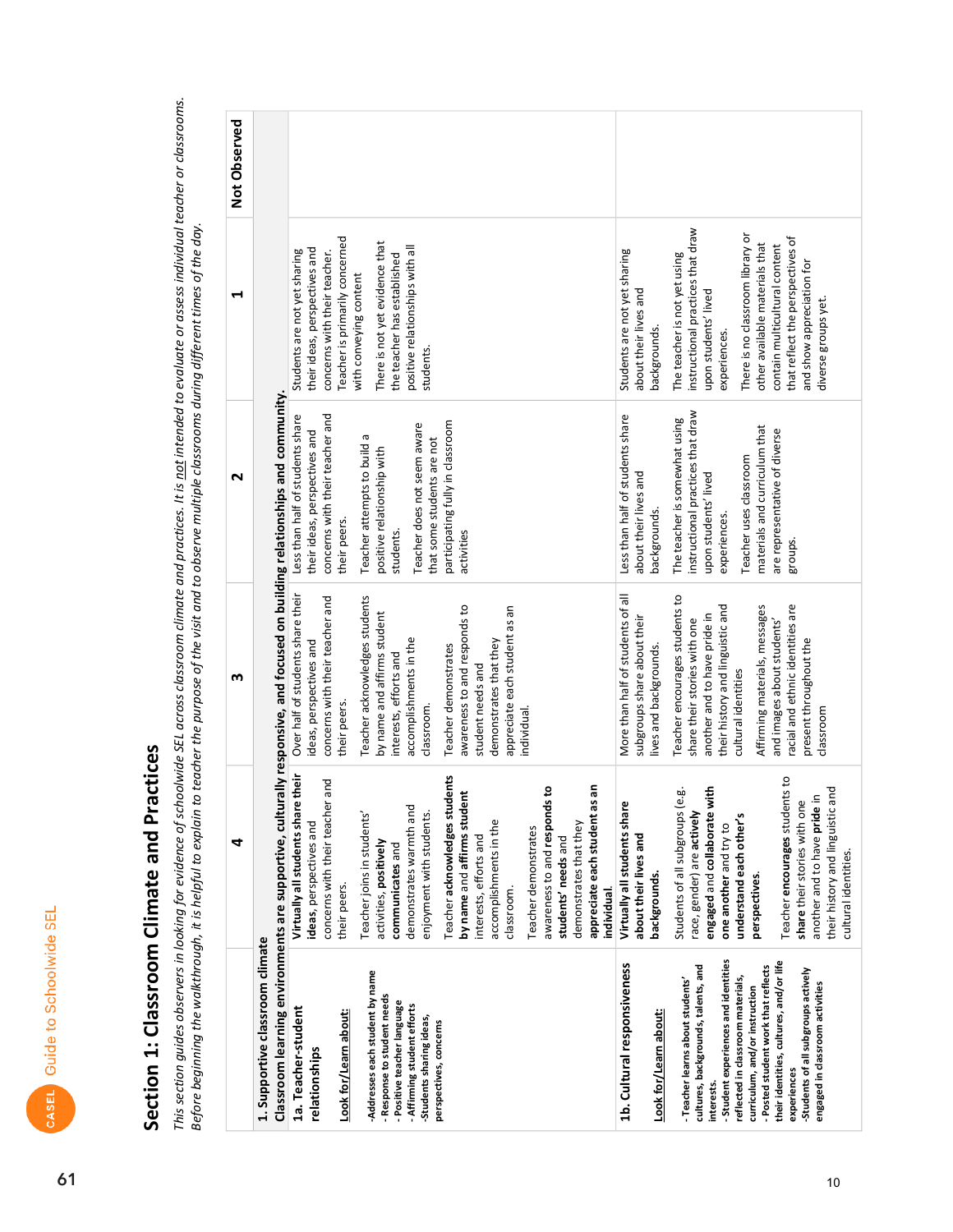| 띥<br>abiu<br>rη |  |
|-----------------|--|
| CASEL           |  |

| familiar with classroom routines<br>teacher direction or narration.<br>Clear routines and procedures<br>Students do not appear to be<br>and procedures, requiring<br>are not yet developed                                                                                                                                                                                                                                                                                                                                                                                                                                                                                               | Students are not regulating their<br>Teacher does not yet respond to<br>behavior challenges respectfully<br>misbehavior in a way that is not<br>behavior and emotions in the<br>consistent across all students.<br>or responds to student<br>classroom.                                                                                                                                                                                                                                                                                                                                                                                       |
|------------------------------------------------------------------------------------------------------------------------------------------------------------------------------------------------------------------------------------------------------------------------------------------------------------------------------------------------------------------------------------------------------------------------------------------------------------------------------------------------------------------------------------------------------------------------------------------------------------------------------------------------------------------------------------------|-----------------------------------------------------------------------------------------------------------------------------------------------------------------------------------------------------------------------------------------------------------------------------------------------------------------------------------------------------------------------------------------------------------------------------------------------------------------------------------------------------------------------------------------------------------------------------------------------------------------------------------------------|
| learning objectives, and whether<br>introducing classroom activities,<br>Teacher is beginning to provide<br>estrictive and limit autonomy.<br>routines and procedures with<br>students with guidance when<br>Students engage in familiar<br>such as what is expected<br>Classroom routines and<br>collaborate with peers.<br>procedures tend to be<br>and how they should<br>comfort and ease.                                                                                                                                                                                                                                                                                           | challenges respectfully but takes<br>discipline in this classroom relies<br>on punitive consequences, such<br>Teacher's responds to behavior<br>does not effectively resolve the<br>time away from lessons and/or<br>problem-solving strategies and<br>Few students attempt to use<br>The approach to student<br>tools to resolve conflict.<br>as removing privileges.<br>problem.                                                                                                                                                                                                                                                            |
| clear guidance when introducing<br>procedures and execute them in<br>directed manner, requiring little<br>to restrict expression of student<br>Teacher provides students with<br>and procedures were observed<br>responsibility for routines and<br>an orderly, efficient and self-<br>At times, classroom routines<br>A subset of students assume<br>how they should collaborate<br>objectives, and whether and<br>classroom activities, such as<br>or no direction or narration.<br>what is expected, learning<br>social and emotional<br>competencies.<br>with peers.                                                                                                                 | solving strategies that students<br>consistently across all students.<br>can use to resolve conflicts and<br>Teacher redirects any behavior<br>problem-solving strategies and<br>Teacher is beginning to teach<br>and offer tools and problem-<br>monitor their own behaviors<br>challenges respectfully and<br>Students attempt to use<br>tools to resolve conflict.<br>discreetly and does so<br>and emotions.                                                                                                                                                                                                                              |
| Teacher creates predictability in<br>students for upcoming activities,<br>it into<br>and execute them in an orderly,<br>Students assume responsibility<br>cues<br>and provides reminders when<br>using materials incorporating<br>classroom conversations and<br>manner, requiring little or no<br>for routines and procedures<br>students' racial and ethnic<br>knowledge by integrating<br>efficient and self-directed<br>Teacher affirms students'<br>daily classroom routines,<br>procedures are not over<br>restrictive and promote<br>Classroom routines and<br>languages and cultural<br>direction or narration.<br>needed of classroom<br>procedures.<br>autonomy<br>identities. | es that<br>Teacher redirects any behavior<br>consistently across all students.<br>gulate<br>when needed in the classroom.<br>their behavior and emotions in<br>strategies and tools to resolve<br>behavior and emotions, repair<br>Students use problem-solving<br>Teacher models, teaches and<br>student reflection and use of<br>relationships, and seek help<br>conflicts, monitor their own<br>students can use to resolve<br>challenges respectfully and<br>SEL strategies and does so<br>discreetly by encouraging<br>Students monitor and reg<br>problem-solving strategi<br>offers specific tools and<br>the classroom.<br>conflicts. |
| -Routines and procedures promote<br>1c. Classroom routines and<br>expression of social and emotional<br>- Classroom activities introduced<br>- Predictable routines and<br>Look for/Learn about:<br>procedures<br>competencies<br>procedures                                                                                                                                                                                                                                                                                                                                                                                                                                             | students to problem-solve and self-<br>- Use of verbal and non-verbal cues<br>- Discreet redirection of problem<br>manage (e.g., reflection posters,<br>- Strategies/tools available for<br>to communicate and promote<br>- Reinforce desired behaviors.<br>1d. Student-centered<br>Look for/Learn about:<br>reflection sheets, etc.).<br>expected behaviors.<br>discipline<br>behaviors                                                                                                                                                                                                                                                      |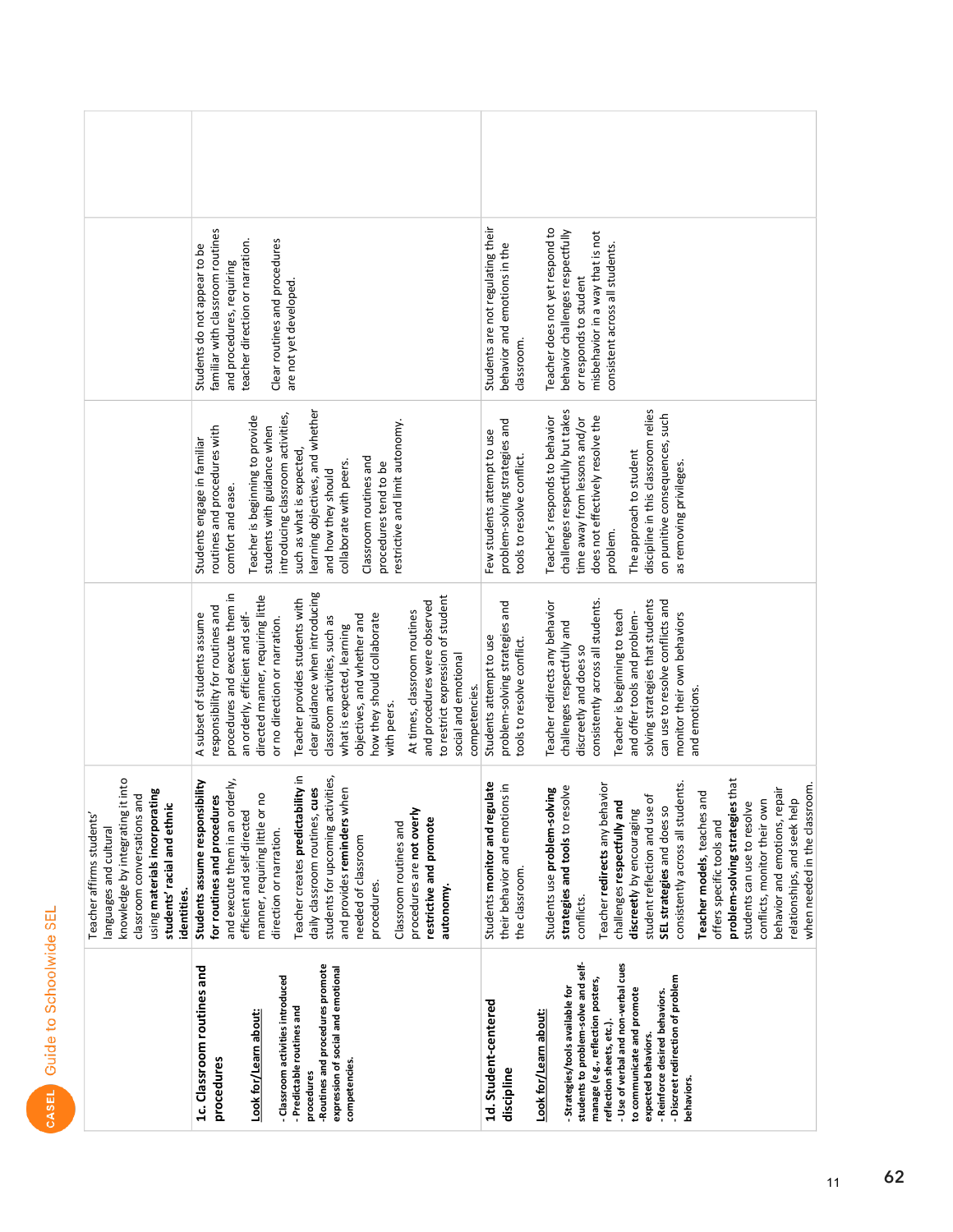| Student are not yet contributing<br>in a way that promotes student<br>The classroom is not yet set up<br>strategies to help students get<br>Teacher does not yet use<br>participating in activities<br>to class discussions and<br>to know one.<br>interaction.                                                                                                                                                                                                                                                                                                                                                                                                                   | practice, and reflect on social and emotional competencies in ways that are developmentally appropriate and culturally<br>direct instruction on explicit on<br>Teacher does not yet provide<br>practice social and emotional<br>opportunities for students to<br>participating in explicit SEL<br>social and emotional skills.<br>There are little to no<br>Students are not yet<br>instruction.<br>skills.                                                                                                                                                                                                                              |
|-----------------------------------------------------------------------------------------------------------------------------------------------------------------------------------------------------------------------------------------------------------------------------------------------------------------------------------------------------------------------------------------------------------------------------------------------------------------------------------------------------------------------------------------------------------------------------------------------------------------------------------------------------------------------------------|------------------------------------------------------------------------------------------------------------------------------------------------------------------------------------------------------------------------------------------------------------------------------------------------------------------------------------------------------------------------------------------------------------------------------------------------------------------------------------------------------------------------------------------------------------------------------------------------------------------------------------------|
| opportunities for students to get<br>The classroom is set up in a way<br>contribute to class discussions<br>and participate in activities.<br>Less than half of students<br>Teacher provides some<br>that promotes student<br>to know one another.<br>interaction.                                                                                                                                                                                                                                                                                                                                                                                                                | Instruction targets specific social<br>the skills they are learning with<br>actively engaged in explicit SE<br>instruction, reflecting on their<br>Less than half of students are<br>earning is somewhat passive.<br>competencies, and practicing<br>developmentally appropriate<br>opportunities for students to<br>practice social and emotional<br>skills in ways that are mostly<br>own social and emotional<br>and culturally responsive.<br>and emotional skills, but<br>Teacher provides some<br>peers.                                                                                                                           |
| in the classroom but may not be<br>provides frequent opportunities<br>The classroom is set up in a way<br>for students to dialogue and get<br>Shared agreements are present<br>contribute to class discussions<br>and participate in activities.<br>More than half of students<br>Teacher models respectful<br>classroom interaction and<br>that promotes student<br>to know one another.<br>referenced directly.<br>interaction.                                                                                                                                                                                                                                                 | emphasize developing personal<br>the skills they are learning with<br>actively engaged in explicit SEL<br>direct instruction on social and<br>More than half of students are<br>instruction, reflecting on their<br>competencies, and practicing<br>developmentally appropriate<br>specific social and emotional<br>and social skills, and targets<br>Instruction mostly employs<br>own social and emotional<br>containing activities that<br>active forms of learning,<br>Teacher provides<br>emotional skills.<br>peers.<br>skills.                                                                                                    |
| Virtually all students contribute<br>a way<br>collaborate and reflect on how<br>know one another, and discuss<br>they want to treat one another<br>active role in supporting their<br>Πg<br>students to dialogue, get to<br>peers, and there is a strong<br>agreements and classroom<br>ᅙ<br>their social and emotional<br>frequent opportunities for<br>Teacher models warm an<br>routines to help students<br>and learn together in the<br>The classroom is set up in<br>interaction and provides<br>to class discussions, take<br>that promotes student<br>respectful classroom<br>Teacher uses shared<br>sense of inclusivity.<br>competencies.<br>interaction.<br>classroom. | Virtually all students are actively<br>Instruction consistently employs<br>clearly<br>direct instruction on social and<br>emphasize developing personal<br>learning activities and regularly<br>the skills they are learning with<br>connect their perspectives and<br>instruction, reflecting on their<br>developmentally appropriate<br>competencies, and practicing<br>and social skills, and targets<br>experiences to instruction.<br>Students lead routines or<br>own social and emotional<br>containing activities that<br>active forms of learning,<br>engaged in explicit SEL<br>Teacher provides<br>emotional skills.<br>peers |
| connect with each other (e.g., team<br>- Physical space is set up to foster<br>meeting spot, desks arranged for<br>talk, circles, morning meetings).<br>- Classroom shared agreements<br>1e. Community-building<br>- Opportunities for students to<br>community (e.g., whole-group<br>Look for/Learn about:<br>collaboration).<br>posted.                                                                                                                                                                                                                                                                                                                                         | Students have consistent opportunities to cultivate,<br>work, student-of-the-day stickers).<br>2a. Explicit SEL instruction<br>- Evidence of a SEL program (e.g.,<br>2. Explicit SEL instruction<br>posters, circles, related student<br>Look for/Learn about:<br>- Structured SEL lessons.<br>responsive.                                                                                                                                                                                                                                                                                                                               |

CASEL

Guide to Schoolwide SEL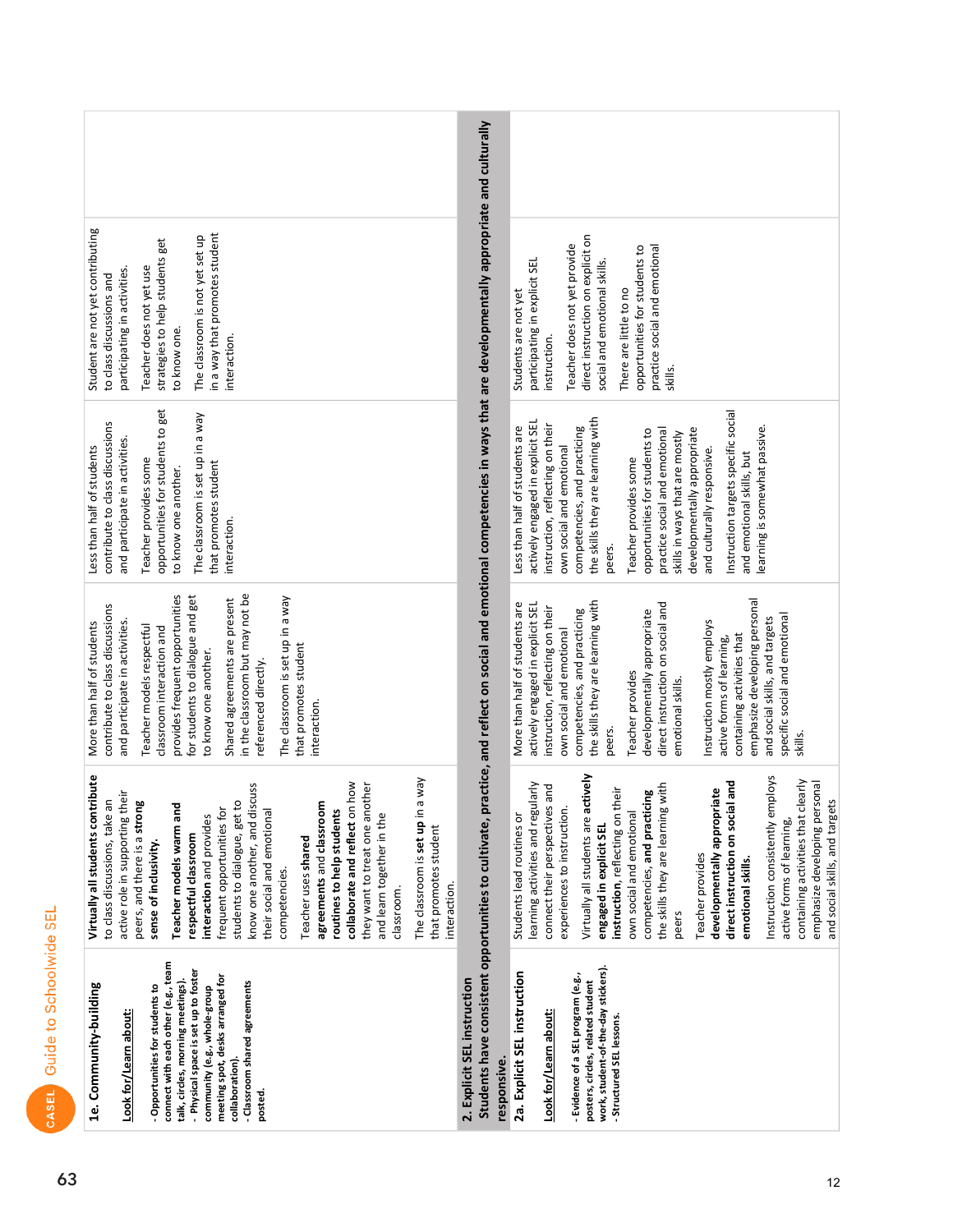| specific social and emotion<br>skills. | students to practice what<br>Teacher provides time fo<br>are learning. |
|----------------------------------------|------------------------------------------------------------------------|
|                                        |                                                                        |

**3. SEL integrated with academic instruction**<br>SEL content and objectives are integrated into rigorous instruction through interactive and collaborative pedagogies. This enables ongoing practice of SEL skills and strengthen

| teaching and learning of academic content. |                                     |                                                                        |                                                                          |                                 |  |
|--------------------------------------------|-------------------------------------|------------------------------------------------------------------------|--------------------------------------------------------------------------|---------------------------------|--|
| 3a. Fostering academic                     | Virtually all students are actively | More than half of students are                                         | ess than half of students are                                            | Students are not yet engaged in |  |
| mindsets                                   | engaged in academic tasks and       | engaged in academic tasks and                                          | engaged in academic tasks or                                             | academic tasks or discussions.  |  |
|                                            | discussions.                        | discussions.                                                           | discussions.                                                             | The teacher does not yet        |  |
|                                            | Students provide constructive       | Students share their thinking and                                      | Teacher sets high expectations for all communicate high expectations for |                                 |  |
| Look for/Learn about:                      | feedback to their classmates,       | discuss different approaches or                                        | students and offers students                                             | all students.                   |  |
|                                            | share their thinking and discuss    | answers to questions.                                                  | opportunities to fix mistakes.                                           |                                 |  |
| - Visible materials or                     | different approaches or answers     | Teacher sets high expectations for all The teacher provides additional |                                                                          |                                 |  |
| discussion about mindsets                  | to questions.                       | students and expresses confidence                                      | support to guide students but may                                        |                                 |  |
| (e.g., growth vs. fixed)                   | Teacher sets high expectations      | that all students can persevere                                        | ump in with the answers rather than                                      |                                 |  |
| - Positive verbal and/or non-              | 등<br>and expresses confidence that  | through challenging material.                                          | allow for productive struggle                                            |                                 |  |
| verbal expectations                        |                                     |                                                                        |                                                                          |                                 |  |
| communicated.                              | students can persevere through      | eacher expresses interest in                                           |                                                                          |                                 |  |
| -Evidence that students are                | challenging material.               | student thinking and offers students                                   |                                                                          |                                 |  |
| able to redo work when they                | Teacher facilitates discussions     | opportunities to fix mistakes.                                         |                                                                          |                                 |  |
| make mistakes.                             | that honor more than one right      |                                                                        |                                                                          |                                 |  |
| - Challenges normalized and                | answer and expresses interest in    | The teacher provides additional                                        |                                                                          |                                 |  |
| mistakes framed as                         | students' thinking.                 | support to guide students through                                      |                                                                          |                                 |  |
| opportunities                              |                                     | challenges when needed.                                                |                                                                          |                                 |  |
|                                            | Teacher provides specific and       |                                                                        |                                                                          |                                 |  |
|                                            | frequent feedback for               |                                                                        |                                                                          |                                 |  |
|                                            | improvement and offers              |                                                                        |                                                                          |                                 |  |
|                                            | students opportunities to fix       |                                                                        |                                                                          |                                 |  |
|                                            | mistakes.                           |                                                                        |                                                                          |                                 |  |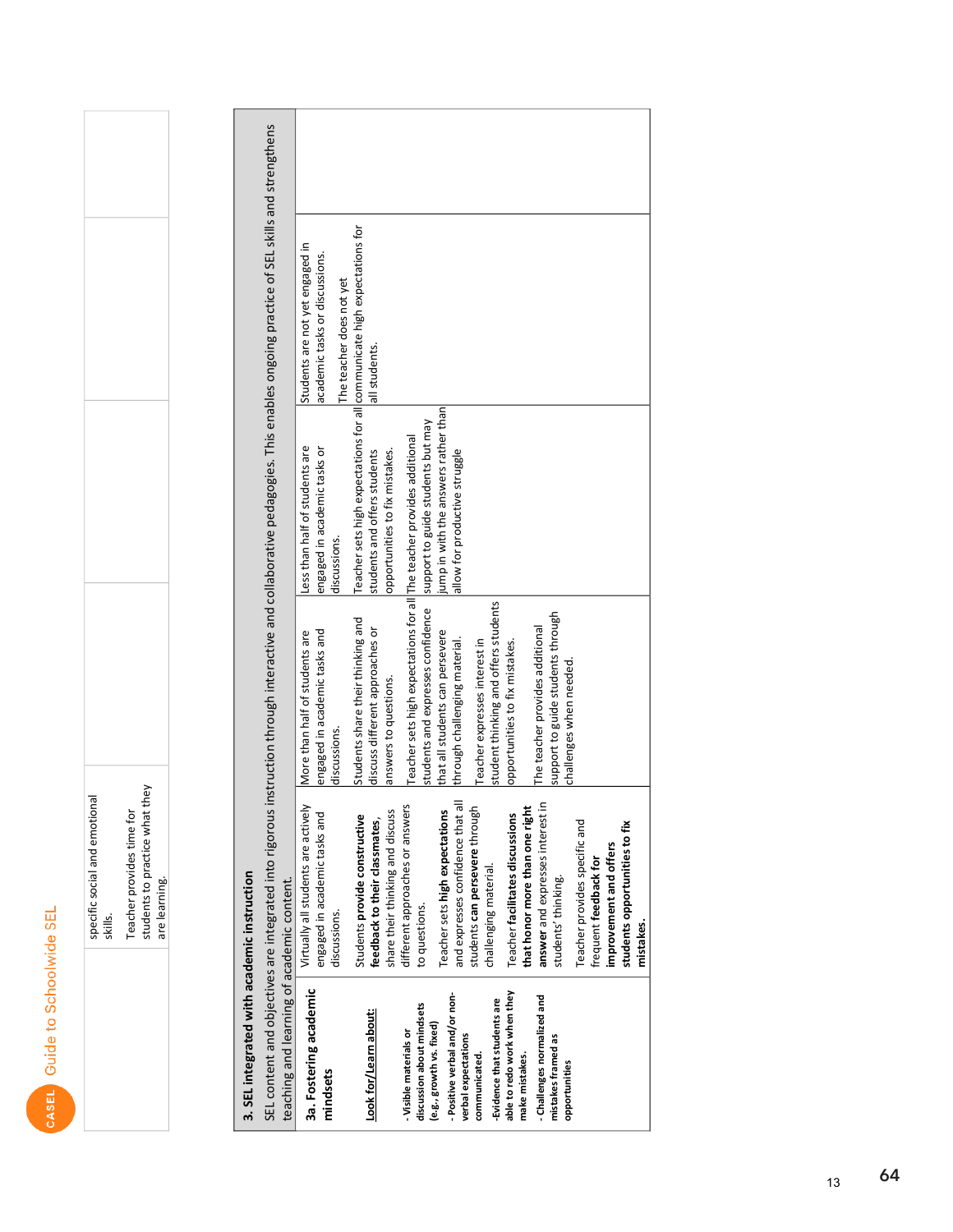| 닚<br>ċ       |  |
|--------------|--|
| ŏ<br>í       |  |
| 画<br>5g<br>ı |  |

| academic objectives<br>3b. Aligning SEL and                                                                                   | share their perspectives on how<br>Virtually all students regularly<br>social and emotional                                                                                | emotional competencies connect to<br>perspectives on how social and<br>Most students share their                                                                             | emotional competencies connect to<br>perspectives on how social and<br>Some students share their             | Students do not yet reflect on social<br>make connections to what they're<br>and emotional competencies and    |  |
|-------------------------------------------------------------------------------------------------------------------------------|----------------------------------------------------------------------------------------------------------------------------------------------------------------------------|------------------------------------------------------------------------------------------------------------------------------------------------------------------------------|--------------------------------------------------------------------------------------------------------------|----------------------------------------------------------------------------------------------------------------|--|
| Look for/Learn about:                                                                                                         | ರ<br>reflection on their own social an<br>competencies connect to what<br>they're learning and initiate<br>emotional development.                                          | reflection on their own social and<br>what they're learning and initiate<br>emotional development.                                                                           | what they're learning and initiate<br>reflection on their own social and<br>emotional development.           | Teacher does not attempt to engage<br>students in discussion that connects<br>earning.                         |  |
| - SEL standards and/or SEL<br>embedded into academic<br>learning objectives<br>learning.                                      | â<br>meaningful discussions that mal<br>connections between SEL and<br>Teacher engages students in                                                                         | meaningful discussions that connect<br>Teacher engages students in<br>SEL to academic content.                                                                               | students in discussions that connect<br>Teacher is beginning to engage<br>SEL to academic content.           | not yet facilitate student reflection<br>on social emotional competencies.<br>SEL to academic content and does |  |
| - Students self-assess and/or<br>competencies to academic<br>- Connecting SEL<br>content.                                     | Teacher provides time and<br>academic content.                                                                                                                             | student reflection on social and<br>Teacher is starting to facilitate<br>emotional competencies.                                                                             | objectives are not yet specified by<br>SEL standards and /or learning<br>the teacher.                        | There is not yet evidence that SEL<br>objectives /guidelines inform<br>standards, goals, or learning           |  |
| reflect on use of SEL<br>competencies.                                                                                        | guidance for student reflection<br>on social and emotional<br>competencies.                                                                                                | objectives are not yet specified by<br>SEL standards and/or learning<br>the teacher.                                                                                         |                                                                                                              | instruction.                                                                                                   |  |
|                                                                                                                               | teacher and are embedded into<br>objectives are specified by the<br>SEL standards and/or learning<br>instruction.                                                          |                                                                                                                                                                              |                                                                                                              |                                                                                                                |  |
| 3c. Interactive<br>heqa8o8A                                                                                                   | instructional time with more than<br>half of students provide input<br>Student talk time exceeds<br>teacher talk time during                                               | during instructional time with half of during instructional time with less<br>Student talk is equal to teacher talk<br>students providing input during<br>group discussions. | Students do less than half the talking<br>than half of students provide input<br>during group discussions.   | There is not yet evidence that the<br>Student talk and interaction is<br>minimal.                              |  |
| Look for/Learn about:                                                                                                         | during group discussions.                                                                                                                                                  | Teacher uses lesson activities that                                                                                                                                          | Teacher tries to use instructional                                                                           | that engage students in discussion<br>teacher uses instructional lessons                                       |  |
| activities with high levels of<br>facilitates discussions and<br>- Extent to which teacher<br>student engagement              | o<br>Virtually all students collaborate<br>monitor their own interactions t<br>effectively with one another to<br>complete learning tasks and                              | discussion and collaboration around<br>engage students in meaningful<br>their learning.                                                                                      | Teacher talk, or the voices of a small<br>practices that engage students in<br>discussion and collaboration. | Instruction is largely teacher-driven.<br>and collaboration.                                                   |  |
| and/or reflection that occurs<br>- Student self-assessment<br>during lessons.                                                 | ensure input from all group<br>members.                                                                                                                                    | cooperative learning opportunities<br>are structured to help ensure most<br>Classroom discussions and                                                                        | group of students, may dominate<br>the lesson.                                                               |                                                                                                                |  |
| - Teacher's use of cooperative<br>- Students' collaboration with<br>structures (e.g., turn to your<br>each other<br>partner). | learning activities that encourage<br>emotional skills to engage with<br>all students to apply social and<br>Teacher uses cooperative<br>academic content.                 | students' ideas are heard.                                                                                                                                                   |                                                                                                              |                                                                                                                |  |
| - Ratio of student to teacher<br>speech                                                                                       | ಕ<br>together as a group and how they<br>Teacher provides opportunities<br>for students to discuss and refle<br>can ensure all ideas are heard.<br>on how they are working |                                                                                                                                                                              |                                                                                                              |                                                                                                                |  |
| 4. Youth voice and engagement (classroom level)                                                                               |                                                                                                                                                                            | Staff honor and elevate a broad range of student perspectives and experiences by engaging students as leaders, problem-solvers, and decision-makers.                         |                                                                                                              |                                                                                                                |  |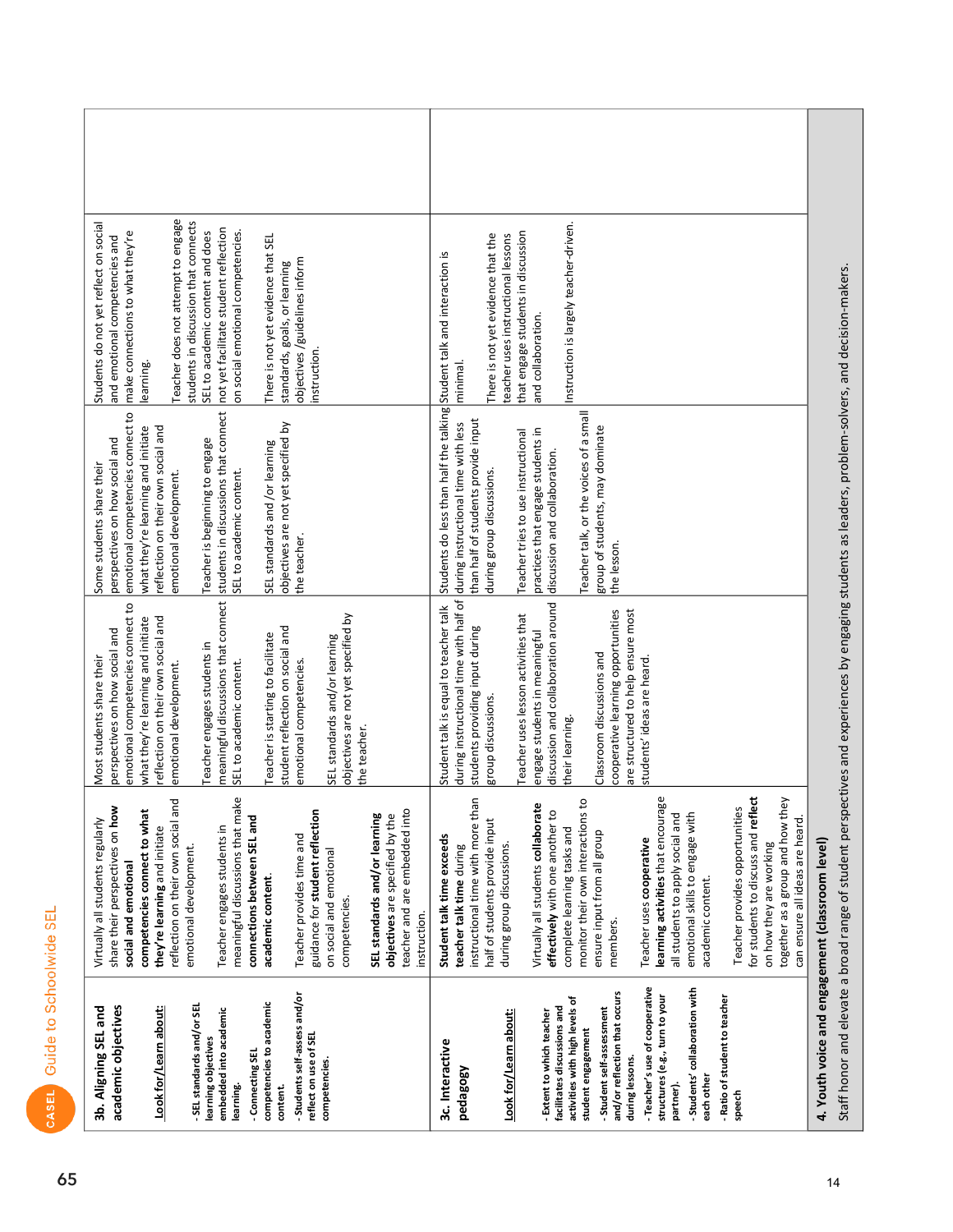| ļ<br>Ċ<br>I              |  |
|--------------------------|--|
| ١<br>G                   |  |
| ׇ֚֬<br>֘֒<br>١<br>ť<br>١ |  |
| ٦<br>C                   |  |
| l<br>j<br>İ<br>ı         |  |
| Ĭ<br>ľ                   |  |

| 4a. Youth voice and<br>engagement                                              | Students co-design and lead their<br>own approaches to learning, and<br>regularly drive classroom | More than half of students give input Less than half of students have<br>on classroom projects, operations,<br>and/or routines. | leadership opportunities in the<br>classroom.                     | Students have minimal input into<br>classroom activities. |  |
|--------------------------------------------------------------------------------|---------------------------------------------------------------------------------------------------|---------------------------------------------------------------------------------------------------------------------------------|-------------------------------------------------------------------|-----------------------------------------------------------|--|
| Look for/Learn about:                                                          | discussions as developmentally<br>appropriate.                                                    | More than half of students take on                                                                                              | Teacher offers meaningful choices<br>for students to select from. | earning is predominantly teacher-<br>driven.              |  |
| -Students' contributions                                                       | Virtually all students give input<br>when making choices about                                    | eadership roles in the classroom.<br>developmentally appropriate                                                                | Teacher provides opportunities for a<br>few students to take      |                                                           |  |
| - Student voice and/or choice<br>to/leadership in the<br>dassroom.             | classroom projects, operations,<br>and/or routines.                                               | Teacher offers meaningful choices<br>for students to select from and                                                            | eadership roles in the classroom.<br>developmentally appropriate  |                                                           |  |
| - Opportunities for students<br>in learning activities                         | Teacher provides students with<br>developmentally appropriate                                     | designs instruction around students'<br>interest/motivation.                                                                    |                                                                   |                                                           |  |
| to share their opinions and<br>classroom improvement.<br>devise strategies for | ă<br>opportunities to contribute to<br>decision-making around                                     | Teacher provides opportunities for<br>many students to take                                                                     |                                                                   |                                                           |  |
| Displays of student work<br>- Displays of class survey                         | classroom projects, operations,<br>routines.                                                      | eadership roles in the classroom.<br>developmentally appropriate                                                                |                                                                   |                                                           |  |
| results                                                                        | Teacher designs instruction<br>around students'                                                   |                                                                                                                                 |                                                                   |                                                           |  |
|                                                                                | interest/motivation and provides<br>frequent opportunities for                                    |                                                                                                                                 |                                                                   |                                                           |  |
|                                                                                | students to express their point of<br>view, co-construct knowledge,                               |                                                                                                                                 |                                                                   |                                                           |  |
|                                                                                | and make choices about their<br>learning.                                                         |                                                                                                                                 |                                                                   |                                                           |  |
|                                                                                |                                                                                                   |                                                                                                                                 |                                                                   |                                                           |  |

## Section 2: Schoolwide Systems and Practices

improvement systems. For this section, it may be beneficial to include conversations with school staff, leadership, the SEL team, community partners, and students and/or their families to better understand the ways strategies occur within their respective contexts and to review relevant artifacts, along with observations of This section provides guidance on observing schoolwide SEL implementation across the school's climate, family and community partnerships, and continuous school common areas.

| School                                                                                                                                                                 |                                                                                                                                                                                                            |                                                                                                                                                                                                       |                                                                                                                                                                                                                                                |                                                                                              |              |
|------------------------------------------------------------------------------------------------------------------------------------------------------------------------|------------------------------------------------------------------------------------------------------------------------------------------------------------------------------------------------------------|-------------------------------------------------------------------------------------------------------------------------------------------------------------------------------------------------------|------------------------------------------------------------------------------------------------------------------------------------------------------------------------------------------------------------------------------------------------|----------------------------------------------------------------------------------------------|--------------|
|                                                                                                                                                                        |                                                                                                                                                                                                            |                                                                                                                                                                                                       |                                                                                                                                                                                                                                                |                                                                                              | Not Observed |
| 1. Youth voice and engagement (school level)                                                                                                                           |                                                                                                                                                                                                            |                                                                                                                                                                                                       |                                                                                                                                                                                                                                                |                                                                                              |              |
|                                                                                                                                                                        |                                                                                                                                                                                                            |                                                                                                                                                                                                       | Staff honor and elevate a broad range of student perspectives and experiences by engaging students as leaders, problem-solvers, and decision-makers.                                                                                           |                                                                                              |              |
| - There is evidence of student<br>1a. Youth voice and<br>participation (via surveys,<br>journal writing, or other<br>Look for/Learn about:<br>engagement<br>products). | opportunities for all students to<br>developmentally appropriate<br>share their opinions, take on<br>improvement, and inform<br>leadership roles, devise<br>There are meaningful,<br>strategies for school | opportunities to elevate their<br>developmentally appropriate<br>Students are invited to share<br>voice and leadership skills.<br>their opinions and inform<br>Most students have<br>decision-making. | invited to share their opinions and<br>participate. At times, students are<br>Student leadership opportunities<br>student government, where few<br>students have opportunities to<br>are limited to structures like<br>inform decision-making. | The school does not yet invite<br>students to share opinions or<br>take on leadership roles. |              |

15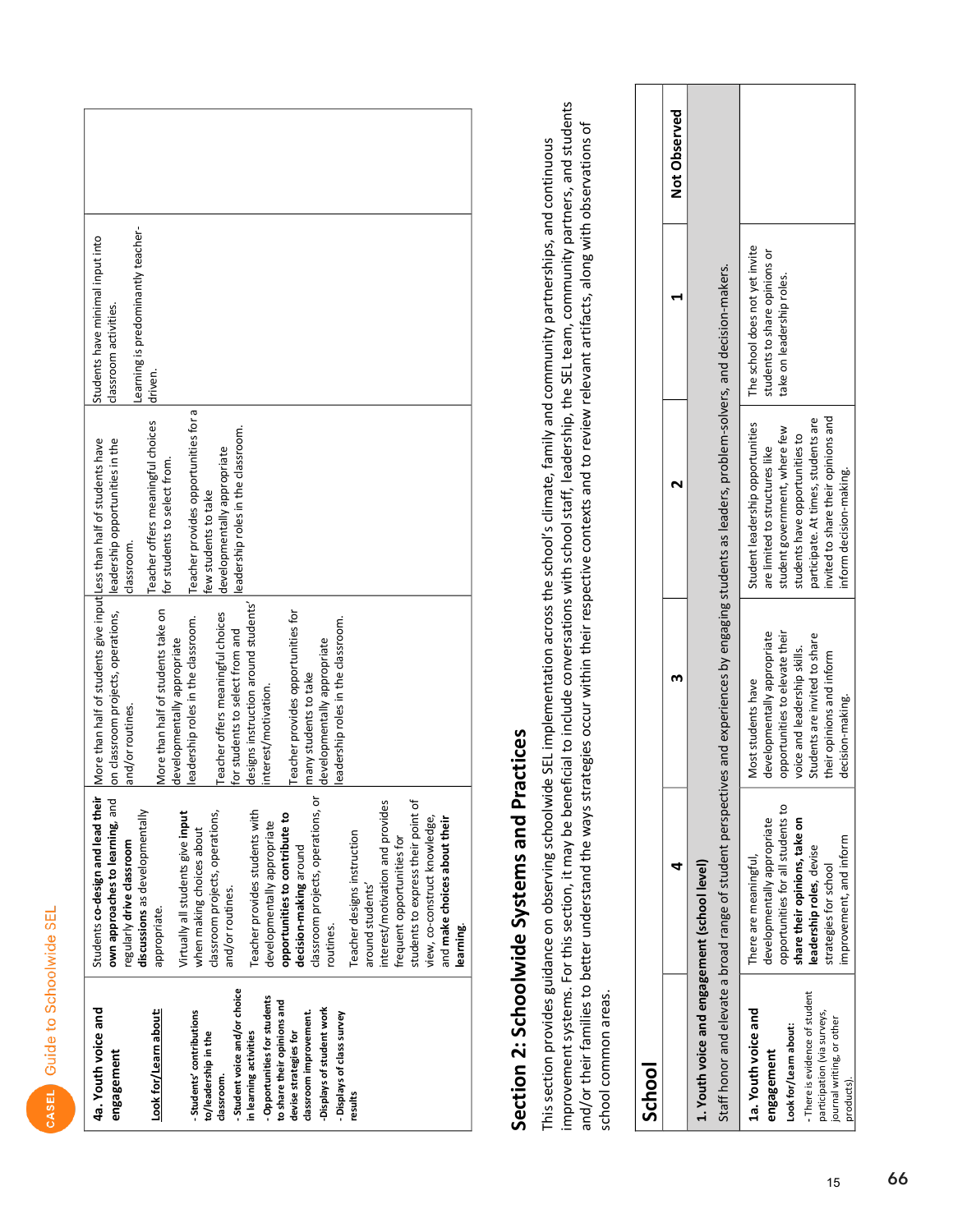| l<br>I<br>۱<br>Ċ |  |
|------------------|--|
| ۱                |  |
| ۱<br>ť           |  |
| o<br>I<br>١<br>1 |  |
| ſ<br>j<br>٠      |  |

| making and/or advisory teams.<br>-Students serve on decision-                                | decision-making around issues<br>that they prioritize. |
|----------------------------------------------------------------------------------------------|--------------------------------------------------------|
| - There is evidence of service-<br>learning projects or student-<br>led awareness campaigns. |                                                        |
| 2. Supportive school climate                                                                 |                                                        |

|                                                       |                                                                                                                                | developed yet. Safety may be a<br>concern for students and staff.<br>schoolwide norms have been<br>There is no evidence that                                                                                                                                                                                                                                                                      | Staff have limited or frequently<br>students in common areas.<br>negative interactions with                                                                                                                                                                                                                                        | Staff do not regularly interact<br>negative staff relationships.<br>with each other or have                                                                                             | and/or have frequent conflicts<br>disrespectful to one another<br>Students are routinely<br>with peers.                                                                          |
|-------------------------------------------------------|--------------------------------------------------------------------------------------------------------------------------------|---------------------------------------------------------------------------------------------------------------------------------------------------------------------------------------------------------------------------------------------------------------------------------------------------------------------------------------------------------------------------------------------------|------------------------------------------------------------------------------------------------------------------------------------------------------------------------------------------------------------------------------------------------------------------------------------------------------------------------------------|-----------------------------------------------------------------------------------------------------------------------------------------------------------------------------------------|----------------------------------------------------------------------------------------------------------------------------------------------------------------------------------|
|                                                       | The schoolwide learning environment is supportive, culturally responsive, and focused on building relationships and community. | and staff model norms and social and<br>common areas safely. Some students<br>Norms are present in some areas but<br>students and staff can navigate most<br>reinforced. Routines and procedures<br>are unclear in some areas, but<br>not consistently followed or<br>emotional competencies.                                                                                                     | around norms in common spaces is<br>common areas. At times, feedback<br>interactions with students in<br>Staff have mostly neutral<br>negatively framed.                                                                                                                                                                           | Staff mostly interact professionally<br>with one another but do not show<br>active support for one another.                                                                             | Students are somewhat respectful to<br>peers, but they may have a few<br>conflicts.                                                                                              |
|                                                       |                                                                                                                                | throughout the school. Routines<br>followed. Students and staff can<br>navigate common areas safely.<br>Most students and staff model<br>and emotional competencies.<br>schoolwide norms and social<br>Clear schoolwide norms for<br>and procedures are mostly<br>interactions are evident                                                                                                        | spaces is shared in a way that<br>interactions with students in<br>around norms for common<br>respects students' dignity.<br>Staff have mostly positive<br>common areas. Feedback                                                                                                                                                  | School staff are supportive of<br>one another. Interactions are<br>friendly and respectful.                                                                                             | Student interactions are<br>respectful and friendly.                                                                                                                             |
|                                                       |                                                                                                                                | schoolwide norms clearly convey<br>how all staff and students agree<br>norms and social and emotional<br>consistently model schoolwide<br>students and staff in common<br>procedures are evident and<br>contribute to the safety of<br>other. Clear routines and<br>collaboratively developed<br>areas. Students and staff<br>Culturally responsive and<br>to interact with each<br>competencies. | Staff engage regularly in positive<br>with students in common areas.<br>personal level. Feedback around<br>At times, students initiate these<br>interactions. Staff demonstrate<br>and encouraging interactions<br>shared in a way that respects<br>norms for common spaces is<br>knowledge of students on a<br>students' dignity. | School staff are highly supportive<br>of one another. Interactions are<br>friendly and respectful. Staff<br>seek out collaborative<br>relationships.                                    | respectful interactions. There is<br>Students seem to genuinely care<br>a sense of inclusivity among all<br>for one another and hold one<br>another accountable for<br>students. |
| aiiiiig projecta oi stuue<br>led awareness campaigns. | 2. Supportive school climate                                                                                                   | 2a. Sense of community<br>work is prominently displayed<br>creative, and recent student<br>maintained common areas.<br>- Students and staff model<br>- SEL-focused schoolwide<br>- There are inviting, well-<br>- A variety of meaningful,<br>norms are displayed in<br>Look for/Learn about:<br>social and emotional<br>common areas.<br>competencies.<br>and safety                             | - Staff demonstrate knowledge<br>of students on a personal level.<br>and in the halls as appropriate.<br>- Staff greet students as they<br>arrive at school and at class,<br>2b. Staff and student<br>Look for/Learn about:<br>relationships                                                                                       | -Staff greet one another in the<br>- Staff demonstrate knowledge<br>of one another on a personal<br>2c. Staff relationships<br>Look for/Learn about:<br>halls as appropriate.<br>level. | - Student interactions that are<br>respectful, friendly, and<br>Look for/Learn about:<br>relationships<br>2d. Student<br>inclusive.                                              |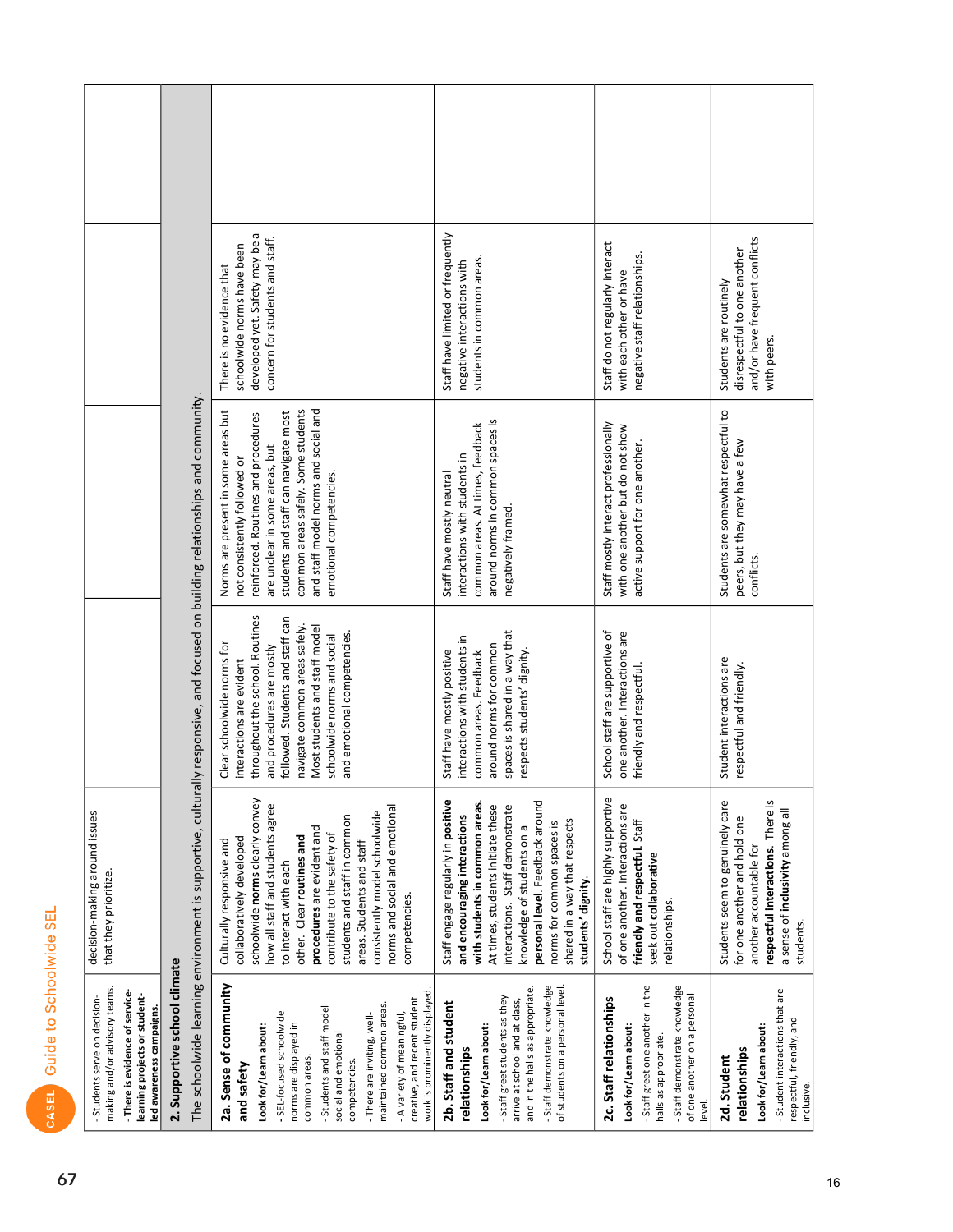| ۱<br>ŕ                                                       |  |
|--------------------------------------------------------------|--|
| I<br>ľ<br>ī                                                  |  |
| <b>Service Service</b><br><b>Service Service</b><br>ׇ֚֬<br>١ |  |
| C<br>١<br>י<br>C<br>I<br>J<br>I                              |  |
| i<br>ĺ<br>١                                                  |  |
| Ī<br>I                                                       |  |

| นี |
|----|
|    |
|    |
| 큻  |
| ă  |
| ទ  |
|    |
| ឌ  |
|    |
|    |
| г  |
|    |
|    |
| ന് |

Staff have regular opportunities to cultivate their own social, emotional, and cultural competence; collaborate with one another; build trusting relationships; and maintain a strong

| community.                                            |                                    |                                    |                                     |                                 |  |
|-------------------------------------------------------|------------------------------------|------------------------------------|-------------------------------------|---------------------------------|--|
| 3a. Focus on adult SEL                                | Staff have regular professional    | Staff have many opportunities to   | SEL topics or practices are         | SEL is infrequently or not yet  |  |
| Look for/Learn about:                                 | learning opportunities to          | cultivate adult SEL and SEL        | occasionally included in staff      | part of staff practices,        |  |
|                                                       | ultivate adult SEL and SEL         | strategies. Some staff are         | professional learning or meetings.  | meetings, or professional       |  |
| - There are documented staff<br>shared agreements.    | strategies. Most staff are         | engaged in collaborative learning  | Few structures exist for staff to   | learning. Few staff model       |  |
|                                                       | egularly engaged in collaborative  | or planning, and SEL practices are | collaboratively learn or plan. Some | social, emotional, and cultural |  |
| - SEL is integrated into staff<br>meetings.           | learning or planning, and SEL      | embedded in some meetings.         | staff model social, emotional, and  | competencies through their      |  |
|                                                       | practices are embedded in all      | Many staff model social,           | cultural competencies through their | interactions.                   |  |
| - Staff model social and                              | staff meetings. Staff consistently | emotional, and cultural            | interactions.                       |                                 |  |
| through their interactions.<br>emotional competencies | model social, emotional, and       | competencies through their         |                                     |                                 |  |
|                                                       | cultural competencies through      | interactions.                      |                                     |                                 |  |

## 4. Schoolwide supportive discipline

their interactions.

 $\frac{1}{2}$ j نحنناحم Schoolwide discipline

|                                                                                                                                                                                                                                                                                | opposition product and process are instructive, rescuest the process of the product of the content of a politically appropriate, and equivalent term of the                                                                                                                                                                                                                          |                                                                                                                                                                                                                                                                                                                                                                                            |                                                                                                                                                                                                                                                                                                                                                                                                                                               |                                                                                                                                                                                                      |  |
|--------------------------------------------------------------------------------------------------------------------------------------------------------------------------------------------------------------------------------------------------------------------------------|--------------------------------------------------------------------------------------------------------------------------------------------------------------------------------------------------------------------------------------------------------------------------------------------------------------------------------------------------------------------------------------|--------------------------------------------------------------------------------------------------------------------------------------------------------------------------------------------------------------------------------------------------------------------------------------------------------------------------------------------------------------------------------------------|-----------------------------------------------------------------------------------------------------------------------------------------------------------------------------------------------------------------------------------------------------------------------------------------------------------------------------------------------------------------------------------------------------------------------------------------------|------------------------------------------------------------------------------------------------------------------------------------------------------------------------------------------------------|--|
| developmentally appropriate<br>- A student code of conduct<br>circles/other restorative<br>Look for/Learn about:<br>discipline policies and<br>promotes instructive,<br>- There is evidence of<br>4a. Supportive<br>restorative, and<br>discipline<br>practices.<br>practices. | ensure equitable outcomes for<br>developmentally appropriate<br>Schoolwide discipline policies<br>effective at using restorative,<br>exclusionary discipline. Staff<br>procedures and are highly-<br>examine discipline data to<br>documented policies and<br>and procedures are well-<br>documented and avoid<br>behavioral responses<br>students. Staff follow<br>instructive, and | tudents. Staff mostly follow<br>exclusionary discipline. Staff<br>well-documented and avoid<br>olicies and procedures are<br>se restorative, instructive,<br>rocedures, and most staff<br>few times a year to ensure<br>xamine discipline data a<br>ocumented policies and<br>equitable outcomes for<br>ppropriate behavioral<br>Schoolwide discipline<br>nd developmentally<br>responses. | and procedures are documented<br>instructive, and developmentally<br>outcomes. Staff are inconsistent<br>year, but do not effectively use<br>and mostly avoid exclusionary<br>inconsistently use restorative,<br>Schoolwide discipline policies<br>policies and procedures. Staff<br>discipline data a few times a<br>at following documented<br>data to ensure equitable<br>discipline. Staff examine<br>appropriate behavioral<br>esponses. | punitive and/or inequitable.<br>policies and procedures are<br>punitive, subjective, or not<br>behaviors are ineffective,<br>well documented. Staff<br>Schoolwide discipline<br>responses to student |  |
| 5. A continuum of integrated supports                                                                                                                                                                                                                                          | SEL is seamlessly integrated into a continuum of academic and behavioral supports, which are available to ensure that all student needs are met.                                                                                                                                                                                                                                     |                                                                                                                                                                                                                                                                                                                                                                                            |                                                                                                                                                                                                                                                                                                                                                                                                                                               |                                                                                                                                                                                                      |  |
| assignments to interventions to<br>- The SEL team meets regularly<br>integrated supports<br>responsible for reviewing<br>5a. A continuum of<br>ensure coordination and<br>alignment of social and<br>Look for/Learn about:<br>with the team or staff<br>student referrals and  | progress monitoring of academic<br>Academic and behavior supports<br>planning, implementation, and<br>and behavioral supports at all<br>offered at all tiers meet the<br>priorities are embedded in<br>needs of all students. SEL<br>language, practices, and<br>tiers.                                                                                                              | language, practices, and priorities<br>monitoring of most academic and<br>Academic and behavior supports<br>implementation, and progress<br>offered at all tiers meet the<br>needs of most students. SEL<br>are included in planning,<br>behavioral supports.                                                                                                                              | offered at all tiers meet the needs of<br>practices, and priorities are included<br>academic and behavioral supports.<br>in planning, implementation, and<br>Academic and behavior supports<br>some students. SEL language,<br>progress monitoring of some                                                                                                                                                                                    | The school has not developed a<br>planning, implementation, and<br>continuum of supports; OR<br>academic and behavioral<br>SEL is not yet included in<br>progress monitoring of<br>supports.         |  |

## $\overline{5}$ .

| SEL is seamlessly integrated into a continuum of academic and behavioral supports, which are available to ensure that all student needs are met.<br>progress monitoring of academic<br>Academic and behavior supports<br>planning, implementation, and<br>and behavioral supports at all<br>offered at all tiers meet the<br>priorities are embedded in<br>needs of all students. SEL<br>language, practices, and<br>iers.<br>assignments to interventions to<br>The SEL team meets regularly<br>integrated supports<br>responsible for reviewing<br>5a. A continuum of<br>ensure coordination and<br>alignment of social and<br>Look for/Learn about:<br>with the team or staff<br>student referrals and<br>emotional support. | Academic and behavior supports   Academic and behavior supports<br>monitoring of most academic and<br>language, practices, and priorities<br>implementation, and progress<br>needs of most students. SEL<br>offered at all tiers meet the<br>are included in planning,<br>behavioral supports. | offered at all tiers meet the needs of<br>practices, and priorities are included<br>academic and behavioral supports.<br>in planning, implementation, and<br>some students. SEL language,<br>progress monitoring of some | The school has not developed a<br>planning, implementation, and<br>continuum of supports; OR<br>SEL is not yet included in<br>academic and behavioral<br>progress monitoring of<br>supports. |  |
|---------------------------------------------------------------------------------------------------------------------------------------------------------------------------------------------------------------------------------------------------------------------------------------------------------------------------------------------------------------------------------------------------------------------------------------------------------------------------------------------------------------------------------------------------------------------------------------------------------------------------------------------------------------------------------------------------------------------------------|------------------------------------------------------------------------------------------------------------------------------------------------------------------------------------------------------------------------------------------------------------------------------------------------|--------------------------------------------------------------------------------------------------------------------------------------------------------------------------------------------------------------------------|----------------------------------------------------------------------------------------------------------------------------------------------------------------------------------------------|--|
|---------------------------------------------------------------------------------------------------------------------------------------------------------------------------------------------------------------------------------------------------------------------------------------------------------------------------------------------------------------------------------------------------------------------------------------------------------------------------------------------------------------------------------------------------------------------------------------------------------------------------------------------------------------------------------------------------------------------------------|------------------------------------------------------------------------------------------------------------------------------------------------------------------------------------------------------------------------------------------------------------------------------------------------|--------------------------------------------------------------------------------------------------------------------------------------------------------------------------------------------------------------------------|----------------------------------------------------------------------------------------------------------------------------------------------------------------------------------------------|--|

 $17$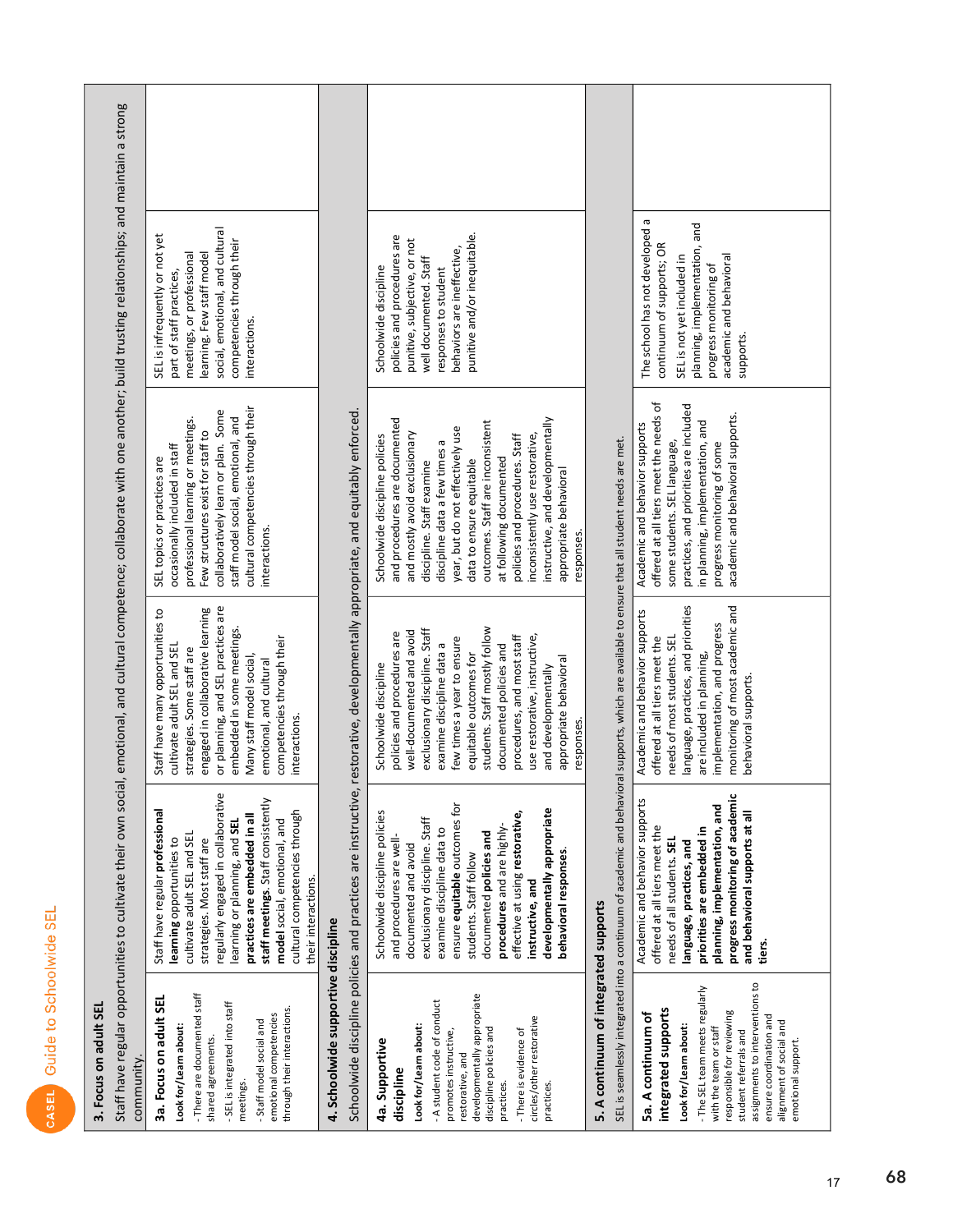|                               |                      | 2 | Families and school staff have many and meaningful opportunities to build relationships and collaborate to support students' social, emotional, and academic developn | on strategies to support students'<br>opportunities to share feedback<br>social, emotional, and academic<br>Families do not yet have<br>development.                                                                                                                                                                                                                                                                    | Staff interactions with family are<br>limited or not consistently |
|-------------------------------|----------------------|---|-----------------------------------------------------------------------------------------------------------------------------------------------------------------------|-------------------------------------------------------------------------------------------------------------------------------------------------------------------------------------------------------------------------------------------------------------------------------------------------------------------------------------------------------------------------------------------------------------------------|-------------------------------------------------------------------|
|                               |                      |   |                                                                                                                                                                       | share feedback on strategies<br>opportunity for families to<br>academic development.<br>for supporting students'<br>The school offers some<br>social, emotional, and                                                                                                                                                                                                                                                    | appear mostly respectful, but<br>Staff interactions with family   |
|                               |                      | m |                                                                                                                                                                       | families' home languages and at<br>hours convenient for families to<br>meaningful opportunities for<br>opportunities are offered in<br>supporting students' social,<br>families to share ideas and<br>feedback on strategies for<br>emotional, and academic<br>The school offers several<br>development. These<br>attend.<br>on from family                                                                             | Most families report respectful,<br>collaborative, and trusting   |
| CASEL Guide to Schoolwide SEL | Family and Community | 4 |                                                                                                                                                                       | families' home languages and at<br>hours convenient for families to<br>attend. School decision-making<br>teams, including the SEL team,<br>meaningful opportunities for<br>opportunities are offered in<br>ideas and<br>supporting students' social,<br>feedback on strategies for<br>The school offers regular,<br>emotional, and academic<br>development. These<br>families to share<br>have representati<br>members. | Most families report respectful,<br>collaborative, and trusting   |
|                               |                      |   | 6. Authentic family partnerships                                                                                                                                      | between families and teachers.<br>participation in family nights,<br>- Families are represented on<br>- There is evidence of family<br>newsletters and evidence of<br>school events, surveys, etc.<br><b>6a. Authentic family</b><br>two-way communication<br>- There are family-facing<br>Look for/Learn about:<br>partnerships<br>the SEL team.                                                                       | 6b. Family-school<br>relationships                                |

Observed

nent.

### 7. Aligned community partnerships

School staff and community partners align on common language, strategies, and communication around all SEL-related efforts and initiatives, including out-of-school time.

respectful.

about their relationships with the school has not collected

staff.

data on how families feel

has collected some data on how

families feel about their relationships with staff.

their relationships with staff and

the families themselves.

- Family-staff interactions are

warm and collaborative.

- Staff greet and welcome

families.

Look for/Learn about:

- Family responses to school

surveys.

data on how families feel about

regularly collects and reviews

relationships with staff. School

relationships with staff. School

#### 7a. Aligned community Look for/Learn about: partnerships

- Community partners and/or represented on the SEL team. out-of-school time staff are - There is designated space

- Leadership and staff regularly community partners to store supplies, conduct work, etc. discuss the supports or within the school for

that occur during the school day communication around all SELpartners have established, and partners to plan and execute<br>aligned strategies and related efforts and initiatives language around SEL. School leaders and other staff meet School staff and community regularly with community consistently use, common and out-of-school time.

School staff and some partners have established some that occur during the school day common language around SEL School staff meet occasionally discuss aligning strategies and related efforts and initiatives with community partners to communication around SEL-School staff and community and out-of-school time.

Staff and community partners still work primarily independently, without intentional alignment. strategies and communication School staff and community established some common around SEL-related efforts. community partners have familiar with each others' language to discuss SEL. partners are becoming

programs community partners.